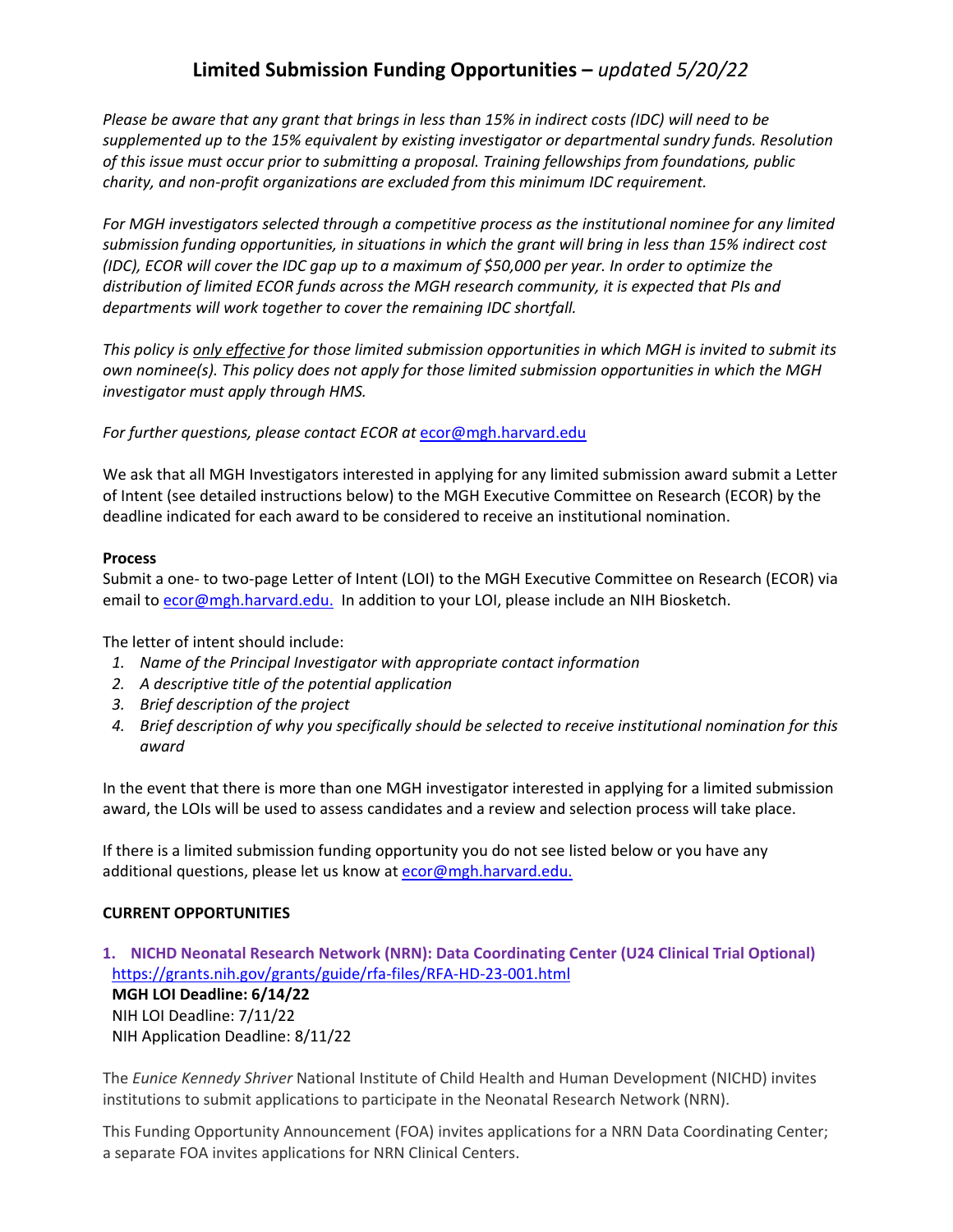## **Limited Submission Funding Opportunities –** *updated 5/20/22*

**2. NICHD Neonatal Research Network (NRN): Clinical Centers (UG1 Clinical Trial Optional)**  <https://grants.nih.gov/grants/guide/rfa-files/RFA-HD-23-002.html>

#### **MGH LOI Deadline: 6/14/22** NIH LOI Deadline: 7/11/22

NIH Application Deadline: 8/11/22

The *Eunice Kennedy Shriver* National Institute of Child Health and Human Development (NICHD) invites institutions to submit applications to participate in the Neonatal Research Network (NRN).

This Funding Opportunity Announcement (FOA) invites applications for NRN Clinical Centers; a separate FOA invites applications for a NRN Data Coordinating Center.

**3. NICHD Maternal-Fetal Medicine Units (MFMU) Network: Clinical Centers (UG1 Clinical Trial Optional)**  <https://grants.nih.gov/grants/guide/rfa-files/RFA-HD-23-016.html> **MGH LOI Deadline: 6/14/22** NIH LOI Deadline: 7/11/22 NIH Application Deadline: 8/11/22

The *Eunice Kennedy Shriver* National Institute of Child Health and Human Development (NICHD) invites institutions to submit applications to participate in the Maternal-Fetal Medicine Units (MFMU) Network.

This Funding Opportunity Announcement (FOA) invites applications for MFMU Network Clinical Centers; a separate FOA invites applications for a MFMU Network Data Coordinating Center.

**4. NICHD Maternal-Fetal Medicine Units (MFMU) Network: Data Coordinating Center (U24 Clinical Trial Optional)**  <https://grants.nih.gov/grants/guide/rfa-files/RFA-AR-23-002.html> **MGH LOI Deadline: 6/14/22** NIH LOI Deadline: 7/11/22 NIH Application Deadline: 8/11/22

The *Eunice Kennedy Shriver* National Institute of Child Health and Human Development (NICHD) invites institutions to submit applications to participate in the Maternal-Fetal Medicine Units (MFMU) Network.

This Funding Opportunity Announcement (FOA) invites applications for a MFMU Network Data Coordinating Center; a separate FOA invites applications for MFMU Network Clinical Centers.